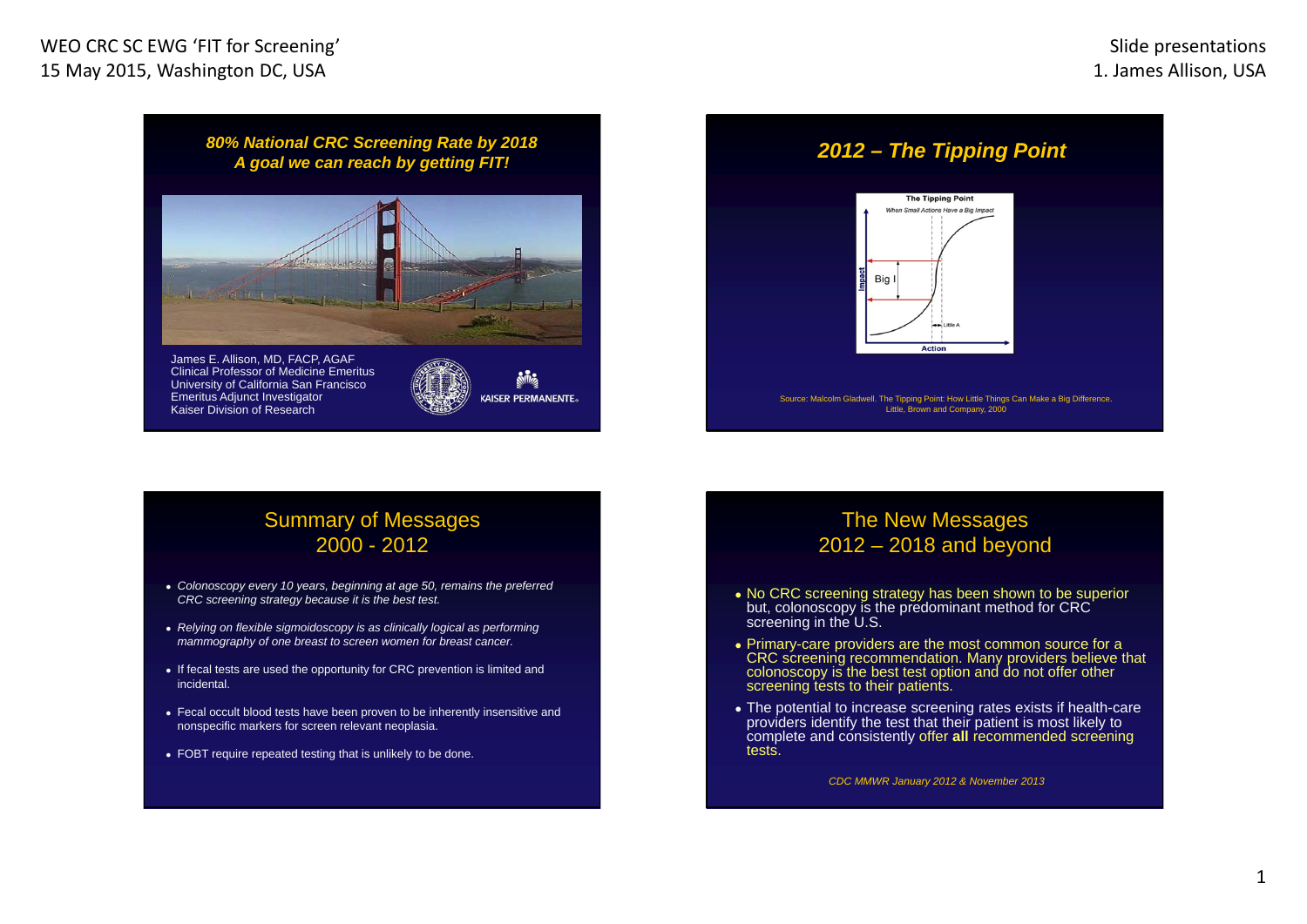## The new NCCRT messages Tweets and FB posts

- There are several ways to get screened for CRC including simple take home options. Talk to your doc about **#savinglives**
- Preventing colon cancer, or finding it early, doesn't have to be expensive. There are simple, affordable tests available. Get screened. **#80by2018**
- A colonoscopy isn't the only way to get screened for CRC. Your doctor can even give you a kit to take and use at home! Read more and talk to your doctor. http://ow.ly/HY99v

## GIE 2013 Screening and Surveillance for CRC: state of the art

- Colonoscopy remains the dominant CRC screening strategy in the U.S. but is less effective at preventing right-sided CRC than previously thought.
- FIT has emerged as an effective low cost alternative to colonoscopy and is considered by some an equivalent or superior approach to screening as compared to colonoscopy.

*Kahi CJ, Anderson JC, Rex DK GIE 2013 77:335-350*

## *JAMA PATIENT PAGE Options for CRC Screening*

Evidence does not yet support any one screening test over another, so in deciding which screening option is best for you, consider your personal health situation and talk with your doctor.

*JAMA August 14, 2013 Volume 310, Number 6*

## *Take Home Message: Time To Get FIT*